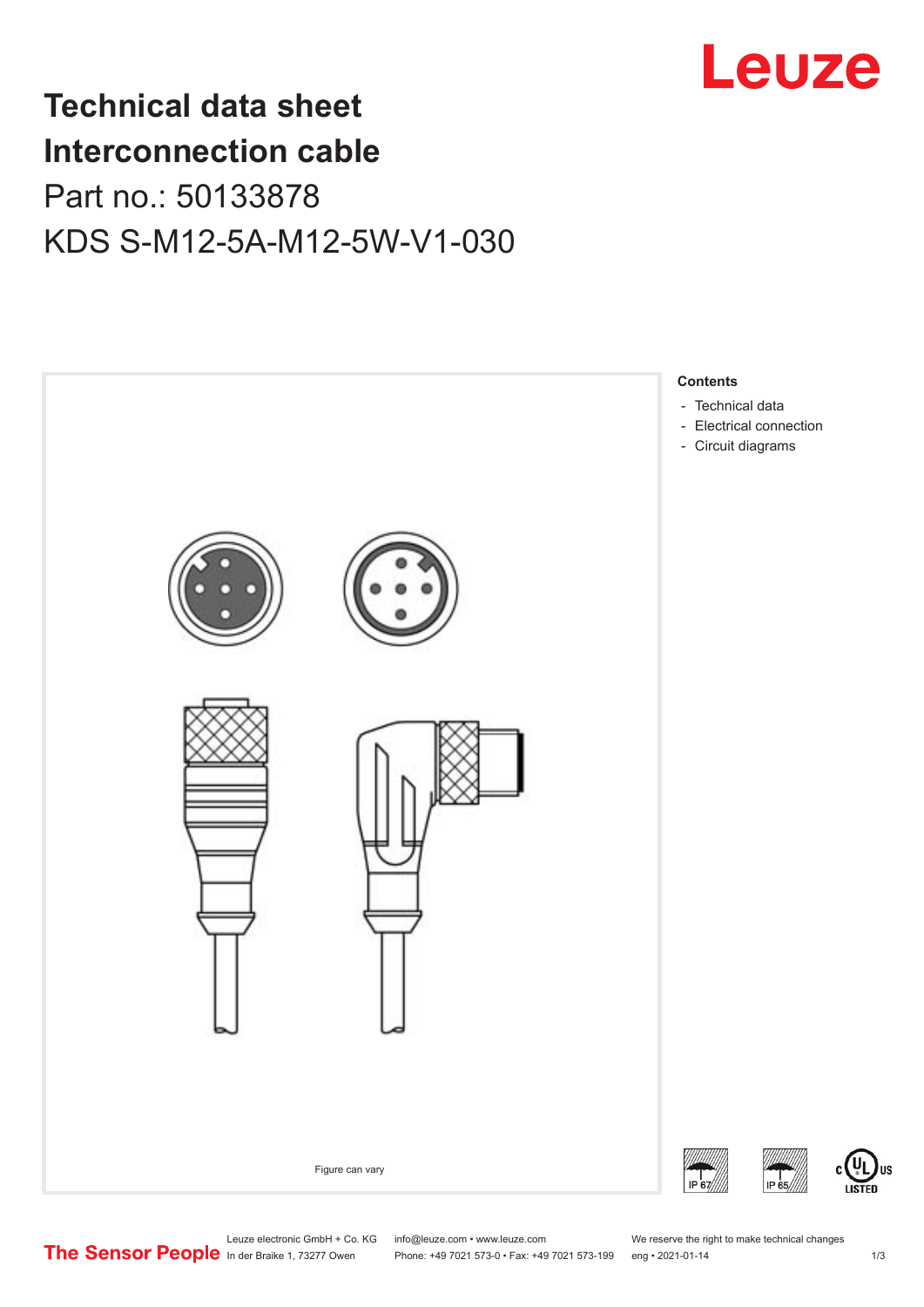### <span id="page-1-0"></span>**Technical data**

### **Connection**

| <b>Connection 1</b>               |                                                                        |
|-----------------------------------|------------------------------------------------------------------------|
| <b>Type of connection</b>         | Connector                                                              |
| <b>Thread size</b>                | M12                                                                    |
| <b>Type</b>                       | Female                                                                 |
| No. of pins                       | 5-pin                                                                  |
| Encoding                          | A-coded                                                                |
| Version                           | Axial                                                                  |
|                                   |                                                                        |
| <b>Connection 2</b>               |                                                                        |
| <b>Type of connection</b>         | Connector                                                              |
| Thread size                       | M12                                                                    |
| <b>Type</b>                       | Male                                                                   |
| No. of pins                       | 5-pin                                                                  |
| Encoding                          | A-coded                                                                |
| Version                           | Angled                                                                 |
|                                   |                                                                        |
| <b>Cable properties</b>           |                                                                        |
| <b>Number of conductors</b>       | 5 Piece(s)                                                             |
| Wire cross section                | $0.34 \, \text{mm}^2$                                                  |
| <b>AWG</b>                        | 22                                                                     |
| Sheathing color                   | <b>Black</b>                                                           |
| Shielded                          | Yes                                                                    |
| Silicone-free                     | Yes                                                                    |
| Cable design                      | Interconnection cable                                                  |
| Cable diameter (external)         | 5.6 mm                                                                 |
| Cable length                      | 3,000 mm                                                               |
| <b>Sheathing material</b>         | <b>PVC</b>                                                             |
| <b>Wire insulation</b>            | <b>PVC</b>                                                             |
| Suitability for drag chains       | No.                                                                    |
| Properties of the outer sheathing | Free of CFC, cadmium, silicone and<br>lead, easily machine-processable |

#### **Mechanical data**

| <b>Width across flats</b>                                        | $13 \text{ mm}$          |
|------------------------------------------------------------------|--------------------------|
| Bending radius, flexible laying, min.                            | Min. 10 x cable diameter |
| Bending radius, stationary laying, min. Min. 10 x cable diameter |                          |
|                                                                  |                          |
| <b>Environmental data</b>                                        |                          |
| Ambient temperature, operation,<br>flexible use                  | $-580 °C$                |
| Ambient temperature, operation,<br>stationary use                | $-3080 °C$               |
|                                                                  |                          |
| <b>Certifications</b>                                            |                          |
| Degree of protection                                             | IP 65                    |
|                                                                  | IP 67                    |
| <b>Certifications</b>                                            | c UL US                  |
|                                                                  |                          |
| <b>Classification</b>                                            |                          |
| <b>Customs tariff number</b>                                     | 85444290                 |
| eCl@ss 5.1.4                                                     | 27279201                 |
| $eC/\omega$ ss 8.0                                               | 27279218                 |
| eCl@ss 9.0                                                       | 27060311                 |
| eCl@ss 10.0                                                      | 27060311                 |
| eCl@ss 11.0                                                      | 27060311                 |
| <b>ETIM 5.0</b>                                                  | EC001855                 |
| <b>ETIM 6.0</b>                                                  | EC001855                 |
| <b>ETIM 7.0</b>                                                  | EC001855                 |

Leuze

#### **Resistance of the outer sheathing** Good oil, gasoline and chemical

resistance, flame retardant in accordance with UL 1581 VW1 / CSA FT1

## **Electrical connection**

### **Connection 1**

| Type of connection | Connector |
|--------------------|-----------|
| <b>Thread size</b> | M12       |
| <b>Type</b>        | Female    |
| No. of pins        | $5$ -pin  |
| Encoding           | A-coded   |
| Version            | Axial     |

### **Connection 2**

| Type of connection | Connector |
|--------------------|-----------|
| <b>Thread size</b> | M12       |
| <b>Type</b>        | Male      |
| No. of pins        | $5$ -pin  |
| Encoding           | A-coded   |
| Version            | Angled    |